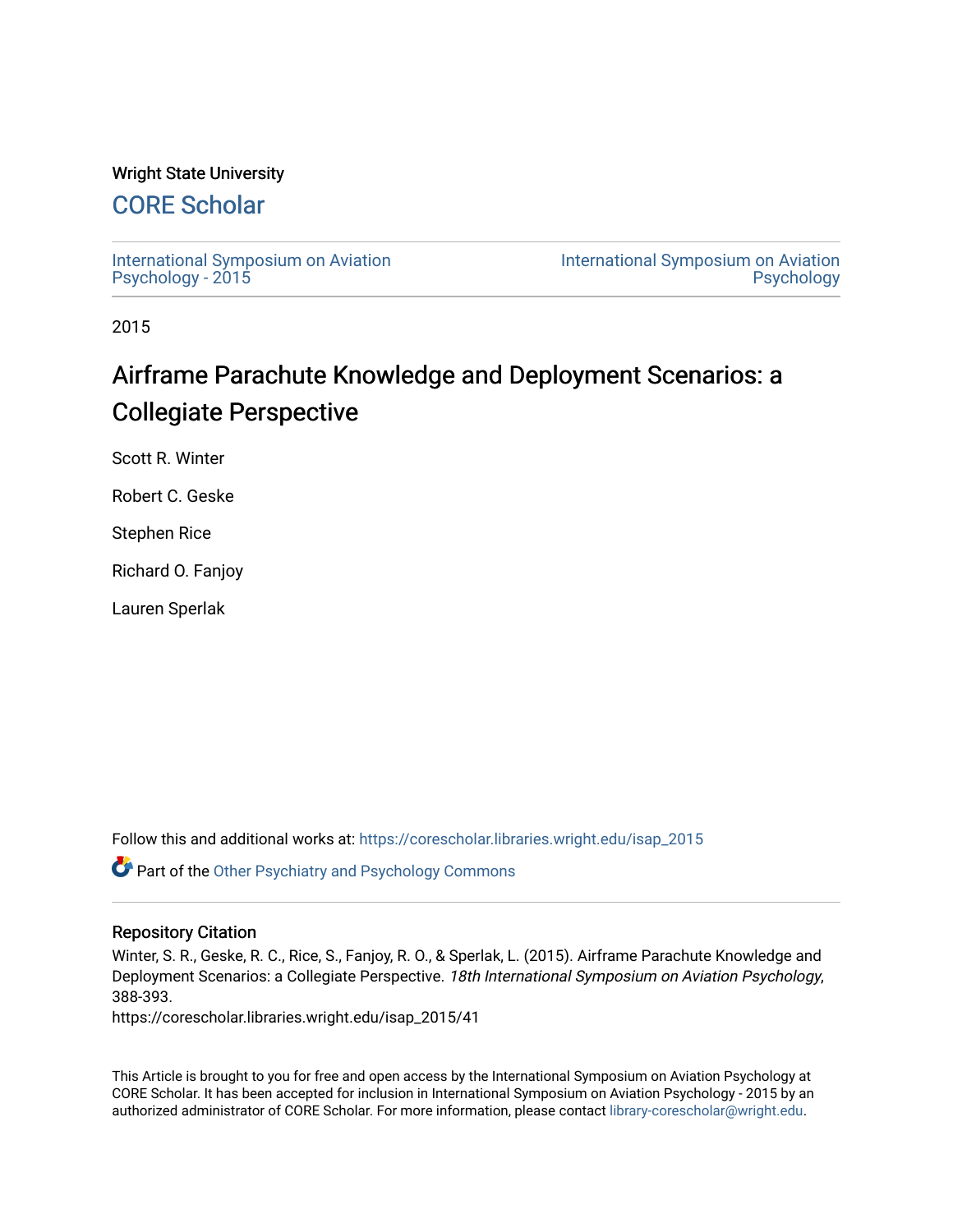## AIRFRAME PARACHUTE KNOWLEDGE AND DEPLOYMENT SCENARIOS: A COLLEGIATE PERSPECTIVE

Scott R. Winter<sup>1</sup>, Robert C. Geske<sup>2</sup>, Stephen Rice<sup>1</sup>, Richard O. Fanjoy<sup>2</sup>, and Lauren Sperlak<sup>2</sup> Florida Institute of Technology<sup>1</sup> Melbourne, FL USA Purdue University<sup>2</sup>

West Lafayette, IN USA

As airframe parachutes in general aviation aircraft become more popular, training is essential in fostering a willingness to use the system in the appropriate situation. Aviation decision-making literature suggests that individuals make choices based on experience and pattern matching, such as emergency situations and airframe parachute deployment scenarios. This led the researchers to investigate the knowledge and perspectives of collegiate pilots who train in aircraft equipped with airframe parachutes. Participants completed a surveyfocused on airframe parachute knowledge and scenario-based examples. Training experts were used to validate the parachute deployment scenarios used in the instrument. Responses indicate that pilots find aircraft with a parachute safer than those without, but several participants reported inconsistencies with training for the use of the parachute. Findings suggest that when new safety technology is implemented into aircraft, training is necessary to ensure the technology is understood and implemented to its fullest effect and level of safety.

Airframe parachutes have become more common in the general aviation and light sport aircraft markets (McMahon, 2008). BRS Aviation, an airframe parachute manufacturer, reports that over 30,000 parachutes have been installed on general aviation aircraft and over 294 total lives have been saved from these safety devices (2012). These safety devices provide pilots or passengers the option of deploying an airframe parachute system, in certain emergency situations, that will lower the entire aircraft safely to the ground. However, in order for this safety device to be effective, pilots must be trained and willing to use it in an appropriate setting. The purpose of this study was to examine the knowledge and perspectives of a sample of collegiate pilots who use an aircraft equipped with an airframe parachute for primary training at the subject university. The research investigated student and instructor perceptions of usage scenarios and training for the airframe parachute system safety device equipped on the subject university's training aircraft. Errors occurring within the deployment decision-making process were reviewed, as well as the recent literature on perceptions and training to use an airframe parachute.

#### **Review of Literature**

#### **Aviation Decision-Making in Critical Contexts**

Decision-making is defined by O'Hare (2003) as "the act of choosing between alternatives under conditions of uncertainty" (p. 203). A key term within this definition is uncertainty. Since the effects may not be clear, the decision-maker must assess the situation based on incoming cues to determine the most appropriate outcome. Decisions may be further broken down into static and dynamic decisions (Craig, 2000). Static decisions are those which may not have a time component associated with them, while dynamic decisions occur within a more fluid environment where time pressure is associated with the decision.

Decision-making within the aviation field is frequently discussed within the context of naturalistic decision-making (NDM). When viewing decision-making through the lens of NDM, it is recognized that in realworld situations, there is likely to be some uncertainty with the outcome of a decision (O'Hare, 2003). NDM is defined as "an attempt to understand how people make decisions in real-world contexts that are meaningful and familiar to them" (Lipshitz, Klein, Orasanu, & Salas, 2001, p. 332). Unlike classical decision-making (CDM), in NDM it was found that persons did not identify and compare all options before making a decision, but rather, used previous experience and pattern matching to rapidly identify the appropriate outcome(s) (Klein, 2008; Orasanu, 1995). A key component of this is the term previous experience. As will be discussed in the current study, this is one reason why training for emergency situations such as an airframe parachute deployment is essential because in a real-life emergency, it may be easier to recognize the scenario than if this training had never been completed. Klein's Recognition-Primed Decision (RPD) model discusses how people use the matching of patterns and previous experience when it is necessary to make decisions (Klein, 2008). If the person recognizes the cue inputs from a previous situation, they will be likely to attempt the outcome that proved successful in the last experience.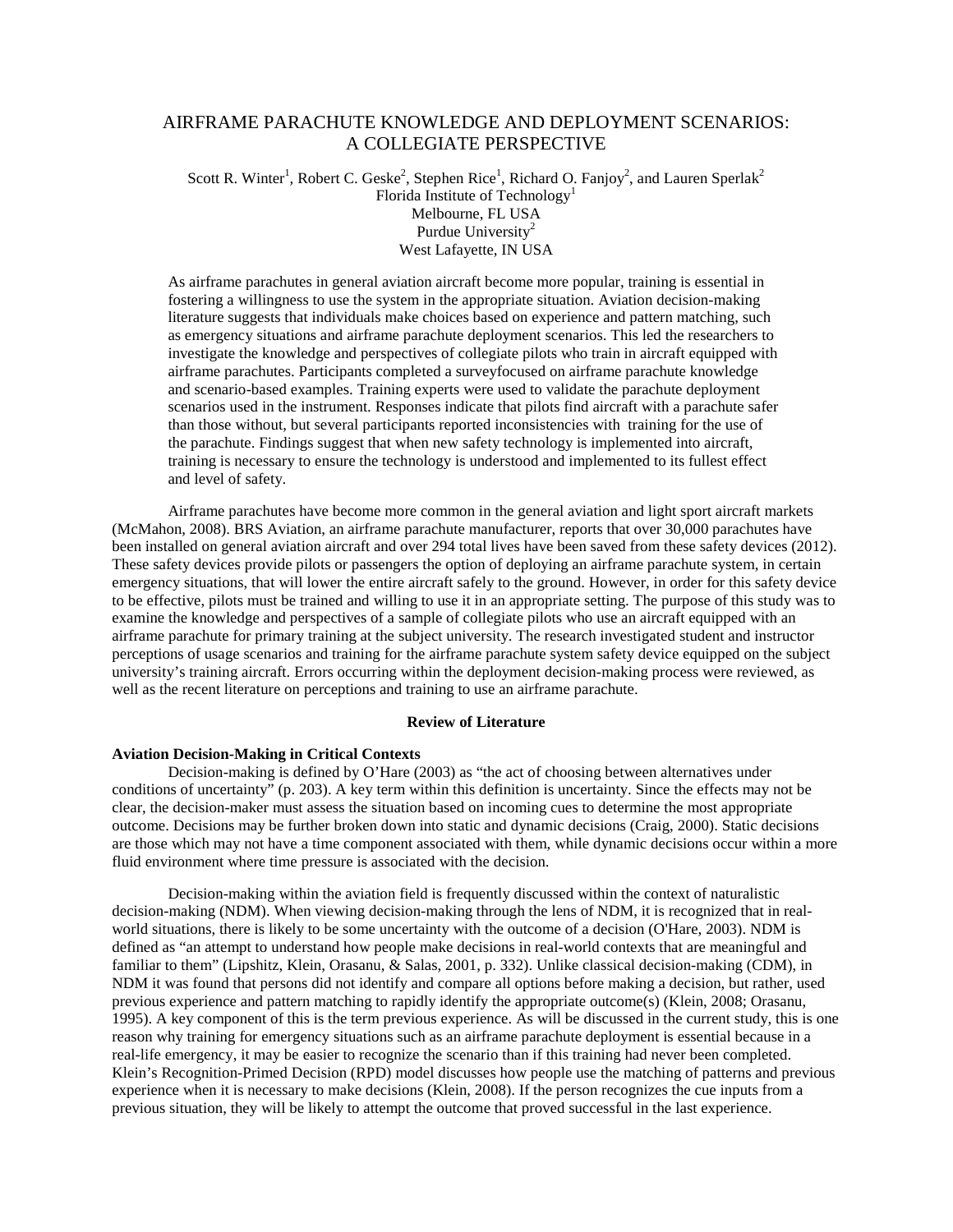#### **Current Perspectives and Training on Airframe Parachute Decision-Making**

An earlier study completed by McMahon (2008) investigated pilot perceptions of airframe parachute systems. An electronically administered survey gathered information on perceptions of airframe parachutes along with four scenarios for participants to consider if they would use the system. Over 1,000 participants completed the survey, however, these participants may or may not have ever flown or been trained on airframe parachutes or their usage. Participants indicated that 77% felt an aircraft with a parachute system was safer than one without. When isolated by flight instructors, those instructors with less than 2 years of experience were more likely to deploy the parachute system in the four scenarios, but this group also believed that the parachute system would lower them gently to the ground, an inaccurate perception. Young flight instructors, 94%, indicated that training on a parachute system was not necessary. McMahon (2008) concluded that flight schools using parachute equipped aircraft should invest in training so pilot expectations are more in line with the realities of using the system, along with a pre-flight briefing in how and when to use these safety systems. In the current study, the population consists of pilots who are trained in flying aircraft equipped with an airframe parachute system.

Research completed by Blickensderfer, Strally, and Doherty (2012) reviewed the impacts of scenario-based training on decision-making and airframe parachute deployment. Scenario-based training (SBT) has historically been used within aviation to train pilots for real-world situations, and it recently has had a renewed focus as the result of the FAA Industry Training Standards (FITS) program (Summers Halleran & Wiggins, 2010). Blickensderfer, Strally, and Doherty (2012) utilized undergraduate and graduate students, who held private pilot certificates with instrument ratings, for their study. None of the participants had experience flying an aircraft equipped with an airframe parachute. In their findings, it was reported that participants that received the SBT received significantly higher measures in overall pilot performance and higher self-efficacy than those in the control group (Blickensderfer, Strally, & Doherty, 2012). In terms of the overall decision to use the parachute the groups were not significantly different. The experimental group did, however, perform better on additional measures regarding the airframe parachute such as timing and altitude to deploy, along with a review of landing options (Blickensderfer, Strally, & Doherty, 2012). The researchers recognized that a number of participants in the pre-test flight admitted to forgetting about the possibility of using the airframe parachute, which suggests the need for training.

A major impetus for the current study was an earlier work by Winter, Fanjoy, Lu, Carney, and Greenan (2013) who found very few participants recognized a CAPS deployment situation when one was encountered on a flight in an aircraft training device. In that study, participants completed a scripted flight simulation in which they were flying on an instrument flight plan in instrument conditions with a ceiling of 400 feet above ground level (AGL). An expert panel validated the flight script before the experiment began, and it was determined that a CAPS deployment was the most appropriate outcome. However, in conducting the experiment, only nine out of 22 participants deployed the airframe parachute and of the nine who did deploy, only three followed the correct procedure as outlined in the aircraft's operating handbook (Winter, et al., 2013).

#### **Methods**

#### **Participants**

The participants consisted of members of the flight-training department at the subject university. Eligible participants were either students or flight instructors who completed training in the Cirrus aircraft. In total, 252 participants were deemed to be eligible to complete the survey: 49 flight instructors and 203 students. Over the three weeks the survey was available, 77 participants responded to the request, resulting in a response rate of 30%. However, only 63 participants completed the survey accurately, and therefore, only these responses were used in the data analysis. Of the 63 participants analyzed, 22 were flight instructors, a 45% response rate for this subgroup. The student subgroup had 41 responses or 20%.

#### **Instrument**

A survey was deemed the most appropriate and efficient instrument to collect data to answer the research question (Gall, Gall, & Borg, 2007). The authors developed questions, and the instrument was divided into two sections: general CAPS knowledge and scenario-based examples. Experts from Cirrus Aircraft, specifically the manager and director of flight training served as the content experts and validated the questions. A Cronbach's Alpha of 0.763 and 0.816 were recorded for the general CAPS knowledge and scenario-based examples sections, respectively, indicating a high level of reliability (Hinton, Brownlow, McMurry, & Cozens, 2005).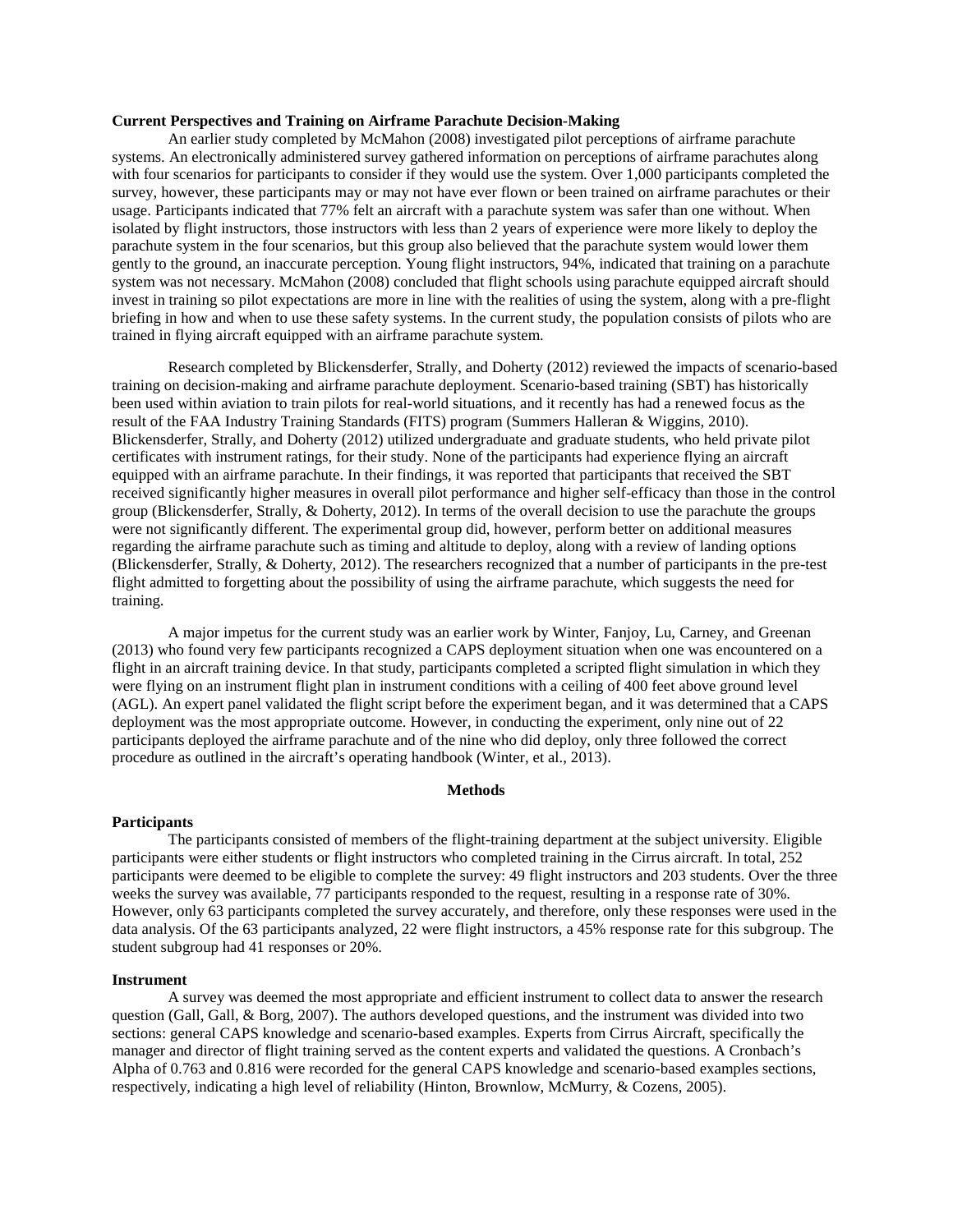#### **Procedure**

The instrument was created on a web-based tool available at the subject university, which assisted in maintaining participant anonymity throughout the study, and the subject university's Institutional Review Board (IRB) provided an approval for the study. After the instrument was developed and checked for content validity, it was sent to the 252 eligible participants via e-mail addresses that were granted to the researchers from flight training records. The initial e-mail explained the purpose, instructions, and eligibility requirements to participate in the study and included a link to complete the survey. The survey window remained open for approximately 3 weeks near the end of the Spring 2013 semester and participants received three e-mail reminders requesting participation.

#### **Results and Discussion**

#### **Demographic Information**

Participants had a rather large variance in some of the demographic categories, especially within the flight instructor subgroup. For the students, the mean age was just over 19 years old and students reported an average of 150 and 101 total flight hours and total Cirrus flight hours, respectively. Flight instructors had a mean age of around 24 years old, with a median of 21 years of age. Large variances existed in the flight experience categories for this group due to some participants having in excess of 12,000 total flight hours. While the mean total flight time for flight instructors was 2,672 hours, the median was 700. Similarly, for total dual given flight time, the average was 928, with a median of 230 hours. Experience for flight instructors in the Cirrus aircraft had less variance. The average total Cirrus flight experience for flight instructors was 326 hours and total dual given in Cirrus aircraft was 251 hours. On average, instructors held a flight instructor certificate for approximately 7 years. A summary of these demographic findings is provided in Table 1. Participants represented a wide range of certificates held. Approximately two thirds reported holding at least a private pilot certificate with 46% holding instrument ratings, and 29% held Certified Flight Instructor certificates.

#### Table 1.

*Demographic Characteristics of Students and Flight Instructors*

|                          | <b>Students</b> |        |       |        | <b>Flight Instructors</b> |         |         |        |
|--------------------------|-----------------|--------|-------|--------|---------------------------|---------|---------|--------|
|                          | n               | M      | SD    | Median | n                         | М       | SD      | Median |
| Age                      | 31              | 19.71  | 1.53  | 19.00  | 16                        | 24.56   | 6.51    | 21.50  |
| Total Flt Hrs.           | 41              | 150.48 | 83.75 | 150.00 | 22                        | 2672.77 | 4803.25 | 700.00 |
| <b>Total Cirrus Hrs.</b> | 40              | 101.18 | 46.52 | 100.00 | 22                        | 326.09  | 255.86  | 285.00 |
| <b>Total Dual</b>        | NA              | NA     | NA    | NA     | 21                        | 928.29  | 1697.44 | 230.00 |
| <b>Total Dual Cirrus</b> | NA              | NA     | NA    | NA     | 22                        | 251.00  | 250.87  | 150.00 |

#### **General CAPS Attitude/Knowledge**

The purpose of this survey section was to gather participant's attitudes and knowledge on the general principles behind CAPS. In the current study, the majority of students (95%) and flight instructors (96%), responded that they would use the parachute in an appropriate deployment scenario. However, two students disagreed and one flight instructor strongly disagreed with this statement. When asked if operating an aircraft with an airframe parachute was safer than one without, a higher percentage of students (85%) strongly agreed or agreed with this statement than flight instructors (68%). This finding closely relates to the results found by McMahon (2008) where 77% of respondents indicated a parachute system increased the aircraft's safety.

**Flight activity and risk assessment.** Questions were also asked regarding incorporation of the parachute into normal flight activity and risk assessment. There were inconsistent responses from participants when asked if a CAPS briefing was included as part of the takeoff briefing. Student and flight instructor responses were very close on this question with 53% of students and 50% of flight instructors strongly agreeing or agreeing with this statement. Thirty-seven percent of students either strongly disagreed or disagreed with this statement, while 10% remained neutral compared to 32% of instructors who strongly disagreed or disagree while 18% remained neutral. When asked to compare risk taking in aircraft equipped with an airframe parachute an interesting dichotomy appeared. The majority of participants indicated that *they* would not assume more risk when flying a parachute equipped aircraft with both students and instructors, 83% and 82% respectively, strongly disagreeing or disagreeing with this statement. However, when asked is they thought *others* would assume more risk only 29% of students and 37% of instructors strongly disagreed or disagreed with this statement. This finding suggests that participants may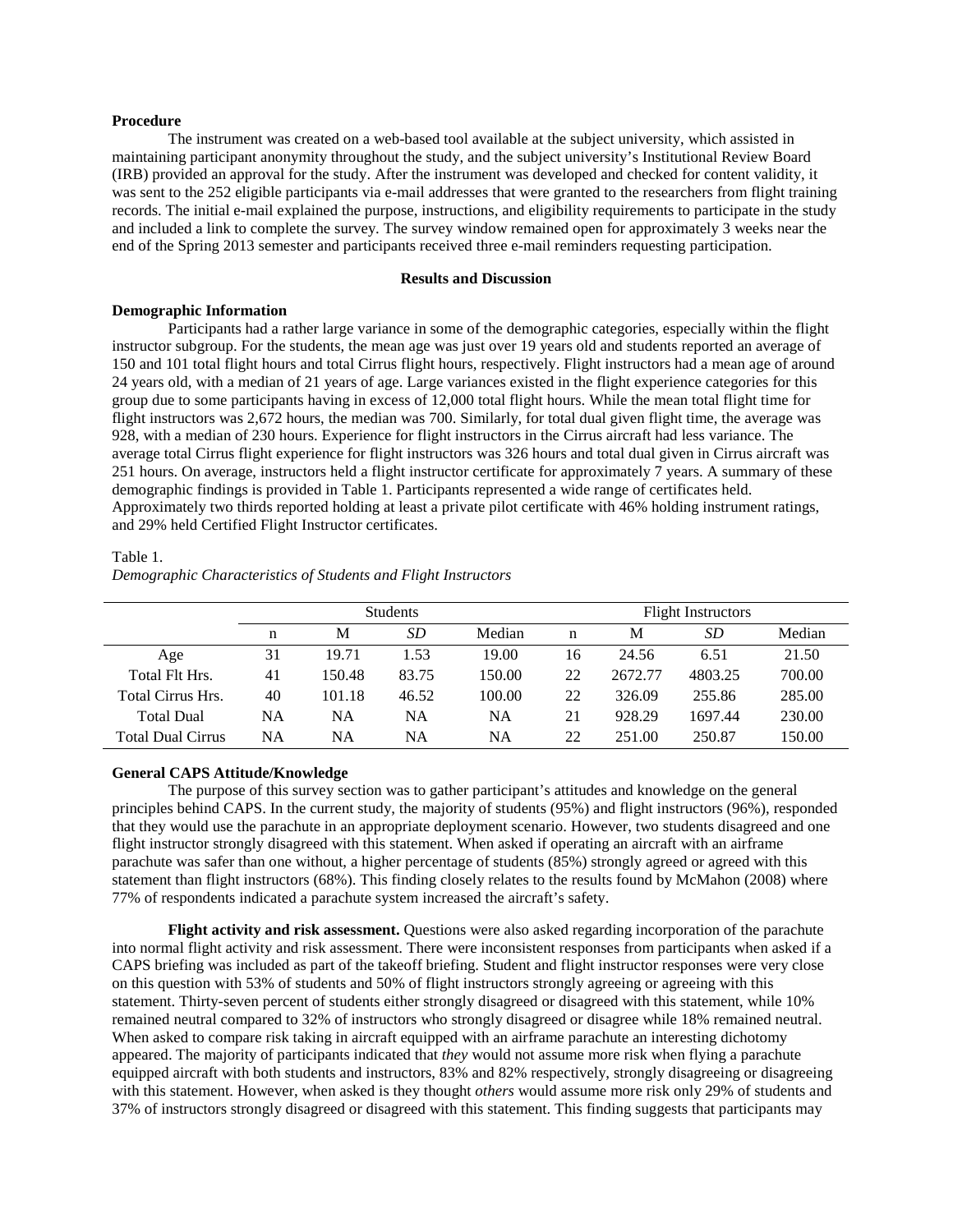believe the parachute system would cause others to take more risks, yet they do not believe this bias would impact them.

**CAPS training.** When asked if they had received adequate training on when and when not to use the airframe parachute, 76% of students strongly agreed or agreed slightly more compared to 63% of the flight instructors. Both groups felt, however, that training is necessary when flying an airframe equipped aircraft as 100% of flight instructors strongly agreed or agreed with this statement and 91% of the students. This is very different from the results found by McMahon (2008) in which 94% of her grouping of new instructors (those with less than 2 years experience) felt training was not necessary. It is possible that these participants did not have a complete understanding of the parachute system or perhaps they had never flown an aircraft with a parachute, which was not a requirement to participate in the study by McMahon. The current study was also interested in determining if participants had completed training in the advanced aircraft training devices (AATD) that were available at the university to complete parachute deployment scenarios. The findings from this question are mixed yet seem to indicate that many participants did not complete training in the AATD. Of the students, 69% answered strongly disagree or disagree and 63% of the flight instructors. More instructors, 37% agreed or strongly agreed that they had completed AATD training, but only 15% of students shared this feeling; a few students, 17%, neither agreed nor disagreed with the statement.

Students were mixed in their response to whether they would be fearful of damaging the aircraft from a CAPS deployment with 44% strongly disagreeing or disagreeing while 42% strongly agreeing or agreeing. Some students, 15%, remained neutral. More flight instructors, 77%, strongly disagreed or disagreed with this sentiment, 19% strongly agreed or agreed, and 5% remained neutral. For the student group, this question produced a significant negative correlation between the support they felt they would receive from the flight training program if they used the parachute system,  $r = -0.311$ ,  $p = 0.024$ , which suggests that the more fear students had of damaging the aircraft, the less they felt the flight training program would support their decision to deploy the parachute. Flight instructors experienced an opposite, yet insignificant relationship,  $r = 0.219$ ,  $p = 0.094$ . Flight instructors were much less fearful of damaging the aircraft from a CAPS deployment than were students. Additionally, 73% of flight instructors felt their decision to use the parachute would be supported by the flight training program compared to 63% of students.

#### **Scenario-Based Examples**

A series of 11 scenario-based questions were asked of participants to gauge their willingness to use the airframe parachute system in real-world situations, using a strongly disagree to strongly agree scale. In all scenarios, participants were instructed to identify those situations in which they would *use* the airframe parachute. They were also instructed to assume they were flying a Cirrus SR20 G3 aircraft and out of gliding distance to an airport. The use of an airframe parachute will always involve some subjectivity on the decision-making of the pilot, however, based on these recommendations from Cirrus aircraft and the aircraft operator, there should become clear situations that favor the use of CAPS and clear situations when traditional pilot techniques, such as a forced landing may be more appropriate. Guidance on the correct response was provided from the Cirrus SR20 Pilot's Operating Handbook (POH), and through experts at Cirrus Aircraft. Cirrus Aircraft (2008) provides guidance to pilots on which scenarios are appropriate to use CAPS and these scenarios include: a mid-air collision, structural failure, loss of control, forced landing in inhospitable terrain and pilot incapacitation. Additionally, a CAPS deployment is also the required response to recover from a spin or in the event of an aircraft ditching (forced landing in water). Of the 11 scenarios, eight were designed to favor a CAPS deployment, while three were considered to not be CAPS usage scenarios.

**Time of day.** Three of the scenarios involved emergencies that sought to identify how time of day may influence the decision to deploy the airframe parachute: two involving engine failures and one complete electrical failure. Based on responses to these scenarios, whether day or night conditions prevailed influenced participant's decision regarding CAPS. When presented with an engine failure over Indiana during daytime conditions, no students or flight instructors agreed or strongly agreed that a CAPS deployment should be completed. Similarly, in a scenario that involved a complete electrical failure in daytime VFR conditions, 100% of flight instructors and 91% of the students strongly disagreed or disagreed with a CAPS deployment. One student agreed, and three students remained neutral. The response offered by participants in these scenarios appears to be in accordance with the Cirrus SR20 G3 POH which states, "if a forced landing is required because of engine failure, fuel exhaustion, excessive structural ice, or any other condition CAPS activation is only warranted if a landing cannot be made that ensures little or no risk to the aircraft occupants" (p. 10-5). However, when presented with a scenario the involved an engine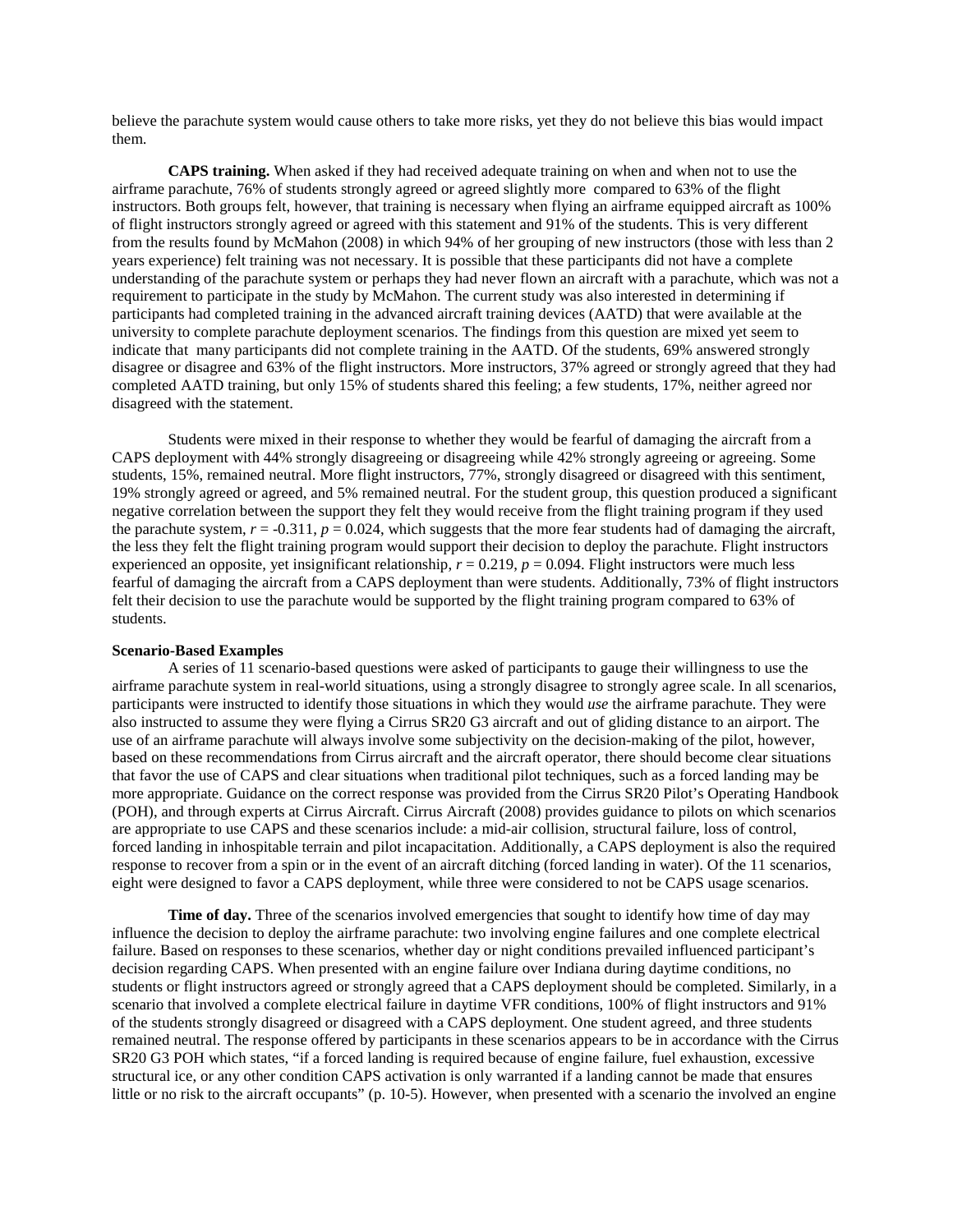failure at night over Indiana, participants became more diverse in their responses. While 59% of flight instructors agreed or strongly agreed with a CAPS deployment in this scenario, only 39% of students felt the same. A possible confounding issue with this scenario may be the perceived visual references available to the pilot, which may influence a pilot's decision to use CAPS or attempt a forced landing. Cirrus subject matter experts strongly recommended a CAPS deployment in this scenario.

**Location.** Two scenarios presented emergency situations over different types of geographical conditions. When asked about an engine failure that occurred over inhospitable terrain, 100% of the instructors and 98% of the students strongly agreed or agreed that a CAPS deployment was the most appropriate outcome. One student neither agreed nor disagreed. When participants were presented with a scenario that involved ditching the aircraft in water, only 73% of the flight instructors and students strongly agreed or agreed that a CAPS deployment was appropriate. These questions provided an interesting finding because both scenarios clearly state, in the aircraft's POH, that a CAPS deployment should be completed.

Weather. Four scenarios presented various weather conditions, with three of them representing an engine failure in IMC, but with varying above ground level (AGL) ceilings: 1,500 AGL, 1,000 AGL, and 500 AGL. The purpose of these question was to attempt and determine how ceiling height would influence the decision-making of the pilots and to understand when most felt the parachute became a better option over a forced landing. It appears that when the ceiling was at 1,500 AGL, participants were divided in their likelihood of deploying the parachute. As the ceiling lowers, more participants indicated they were more likely to deploy the airframe parachute. When descending and the aircraft is under control, Cirrus Aircraft recommends pilot's make the determination to use CAPS no later than 2,000 AGL (2013).

Participants also replied to a scenario that involved a flight in IMC and accumulating ice where they were no longer able to maintain altitude. Students and flight instructors were divided in thirds with approximately one third strongly disagreeing or disagreeing, one third neither agreeing nor disagreeing, and one third agreeing or strongly agreeing. It was unclear from the results why the participants were so divided in their response to this scenario; however, the ceiling provided in this question was 1,500 AGL, which participants may have felt it allowed them time to continue and address the situation. Despite no longer being able to maintain altitude, participants may have felt the aircraft was still controllable. Subject matter experts from Cirrus Aircraft strongly recommended a CAPS deployment to this scenario.

**Aircraft control.** Two scenarios dealt with aircraft control. When asked regarding loss of aircraft control, the majority of students and flight instructors, 76% and 82% respectively, strongly agreed or agreed that CAPS should be used. However, 12% of the students and 5% of the instructors either strongly disagreed or disagreed with a CAPS deployment in this scenario. While this only represented 5 students and 1 flight instructor, it was concerning to see that when control of the aircraft was lost, a few participants appeared to still be resistant to using CAPS.

Participants were also presented with a scenario that involved an aircraft spin at 1,500 AGL. The Cirrus SR20 G3 POH (2008) states, "the aircraft is not approved for spins, and has not been tested or certified for spin recovery characteristics. The only approved and demonstrated method of spin recovery is activation of the Cirrus Airframe Parachute System" (p. 3-29). While 63% of students and 55% of the flight instructors strongly agreed or agreed with this statement, the other participants were neutral, disagreed or strongly disagreed. In the comments section of the survey one student provided the following comment: "I strongly disagree with using it right away after entering a spin. Altitude permitting, I would make a couple of attempts to recover before pulling the CAPS, regardless of manufacturer or university policy." While this finding is of concern, further research is needed to gain a better understanding to determine if this discovery is representative of the population and as to why some participants appeared reluctant to deploy the CAPS in this scenario despite the manufacturer and POH guidance.

#### **Conclusions, Recommendations, and Limitations**

After analysis, the researchers found that there appears to be training discrepancies among participants. These discrepancies appear in the scenario-based examples and the general CAPS knowledge/attitude. Within the CAPS knowledge/Attitudes sections of the survey, the majority of participants indicated that they felt safer in an aircraft equipped with a CAPS system, however participants believed that a CAPS system caused other pilots to assume greater risk. How the participants are reducing their own risk is unknown. Furthermore, there appears to be issues of standardization among participants' standard briefings, specifically the take-off briefing, where participants are not considering briefing the operations of the CAPS system and appropriate use. This issue is further